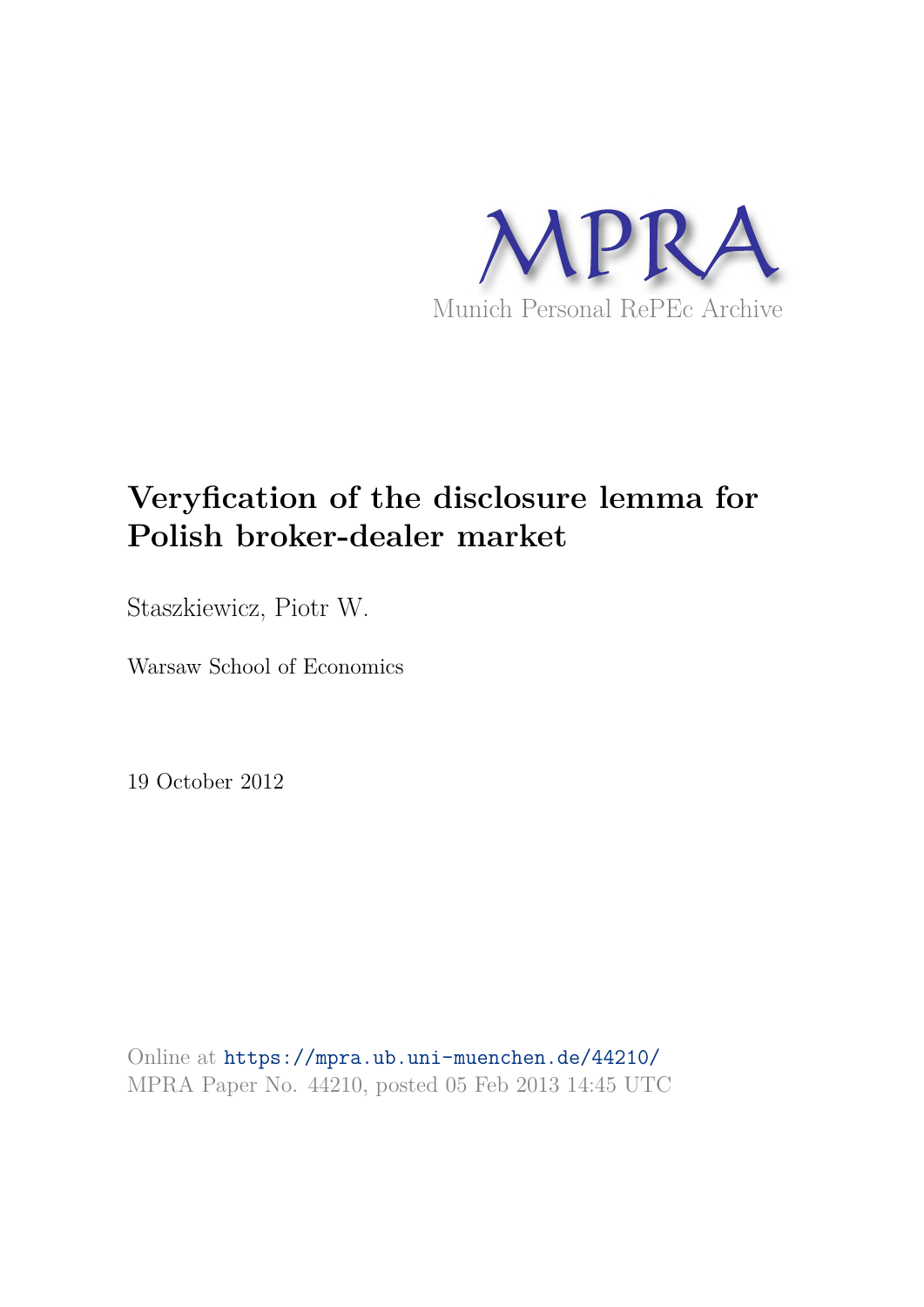# VERIFICATION OF THE DISCLOSURE LEMMA FOR POLISH BROKER DEALERS MARKET

Piotr Staszkiewicz<sup>1</sup> Warsaw School of Economics

piotr.staszkiewicz@sgh.waw.pl

Phone: (48 22) 22 564 60 00 al. Niepodległości 162, 02-554 Warsaw Poland

 $\overline{a}$ 

<sup>&</sup>lt;sup>1</sup> Department of Corporate Finance Management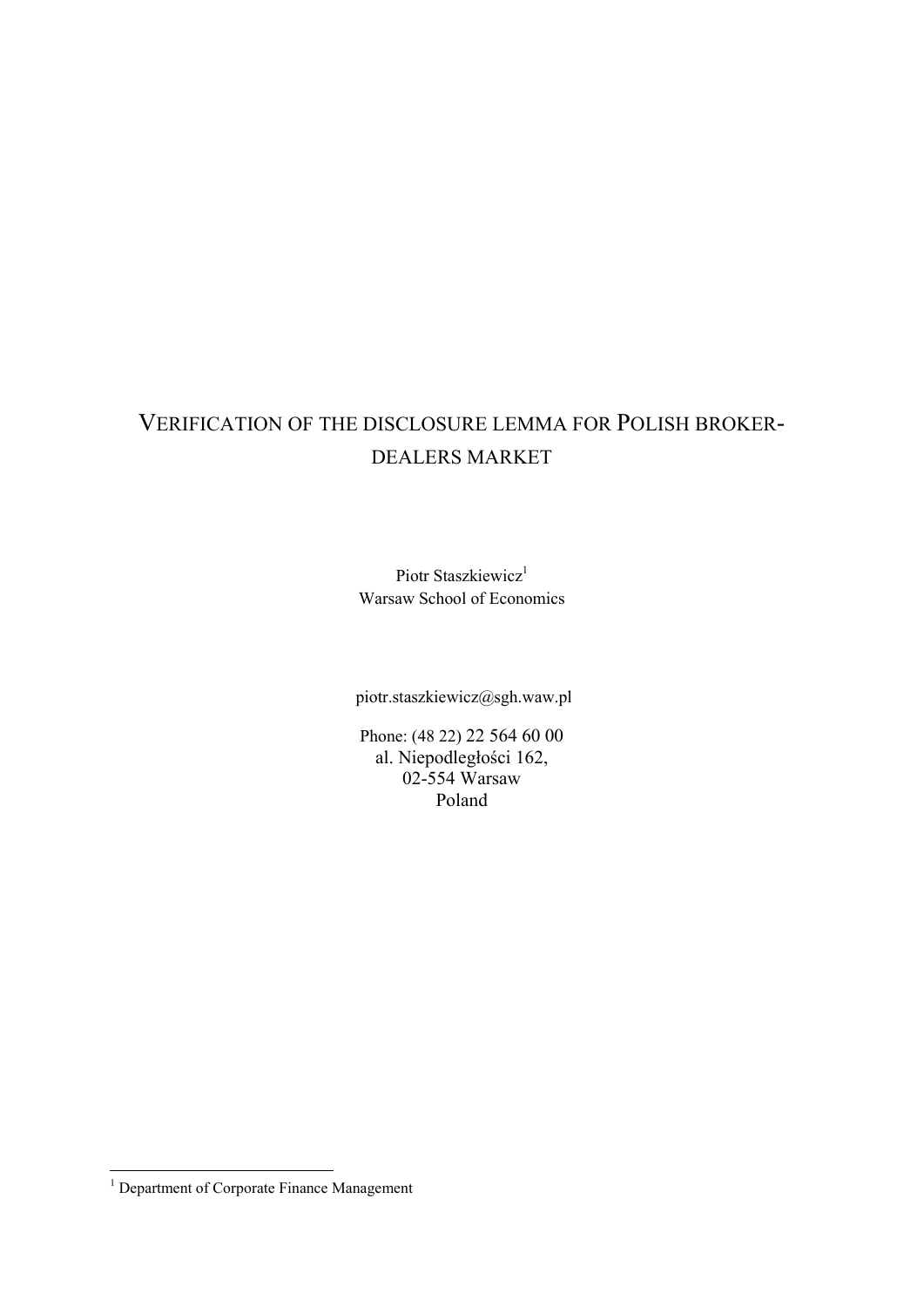#### Summary

The paper presents the approach for the verification of the lemma used for the model for reputation risk for subsidiaries of non-public group with reciprocal shareholding as proposed by the author in priory works. For all entities with the absolute value of the reputation risk greater than the entity's materiality the reputation risk management system should be in place . The entire population of the Polish broker-dealers market was investigated. Based on the accounting assessment of the materiality, market value of the consolidated equity for listed groups and BASEL II disclosure a verification procedure was designed. Based on the procedure, the lemma was confirmed.

Key words /Tags:

Risk, Reputational risk, Model, Risk management, IFRS, BASEL,CRD, Accord, Solvency, Disclosure

JEL: M41, G32, K23

Type of research: experimental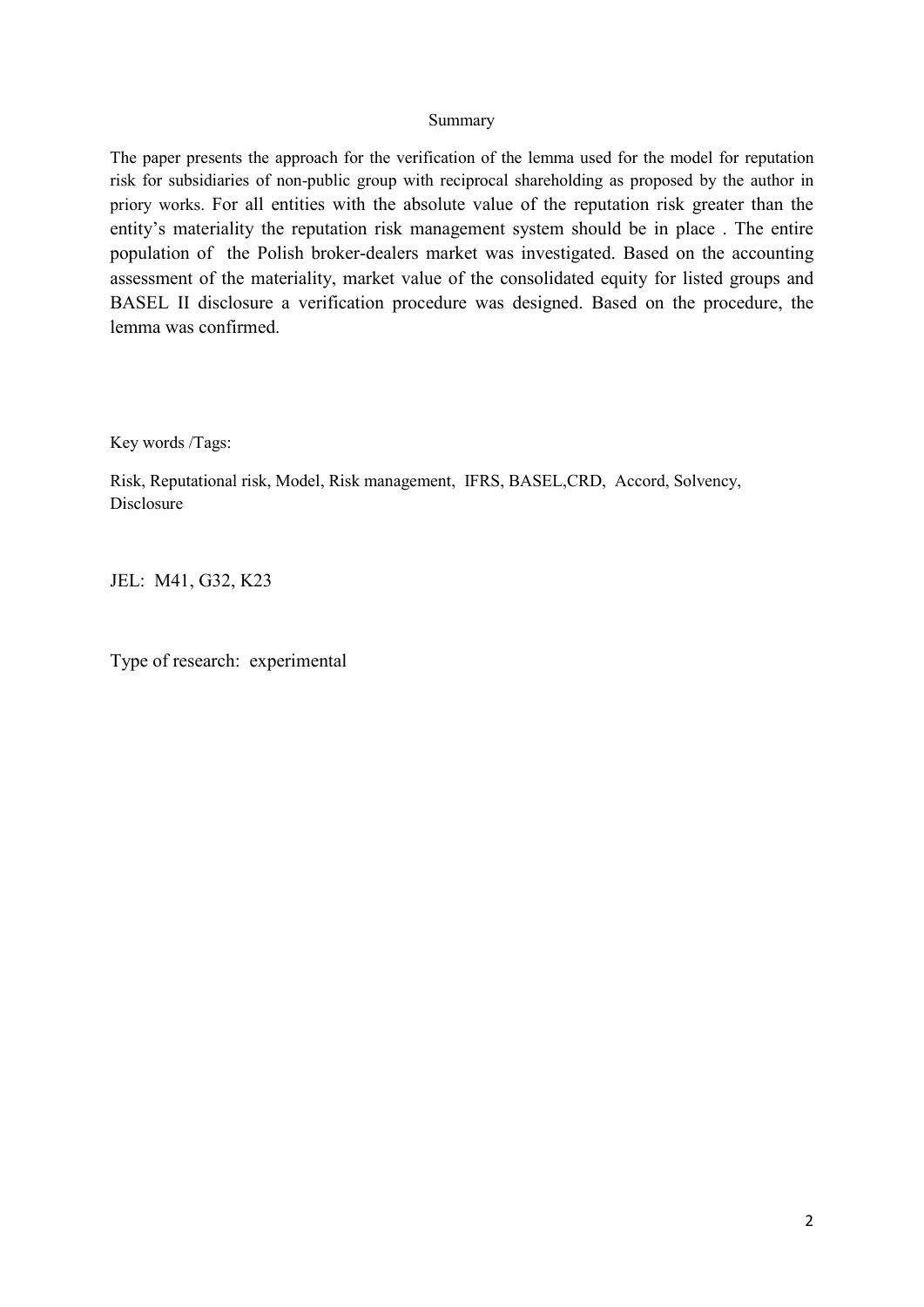## 1. Introduction

The lemma discussed in this paper was used for the purpose of the design of the model for reputation risk for subsidiaries of non-public group with reciprocal shareholding. The model delivered a concept for reputation charge at the level of the unconsolidated entity with reciprocal holding when the market quotation of the group is not available. The model was based on the following lemma:

Lemma 1 for  $|z| \geq M$  than the reputation risk management system should be in place for any entity. Thus there could be a tendency for high positive z (above M) to set up the risk management system but without recognition of the risk value in the risk reporting.

For any  $z < 0$  where  $|z| \ge M$  the reputation risk should be disclosed by applying true and fair concept to the financial reporting.

Where:

z - value of reputation, M – materiality.

The purpose of this paper is to show the empirical test for the lemma.

## 2. Background

The reputation is defined for the model as current or potential cash outflow arising from information not reflected in the current fair value of net assets controlled or influenced by an entity.

Let :

y represents the fair value of net assets controlled or influenced,

 $x -$  current market value of the equity,

Subject to (initial assumptions):

- i. efficient market,
- ii. public traded shares of the entity on consolidated bases,
- iii. lack of material influences on other companies,
- iv. net controlled and influenced assets are verifiable,
- v. the auditing procedures are efficient, subject to non-material errors,
- vi. consolidated values are available.

The following equation denotes the lack of the reputation: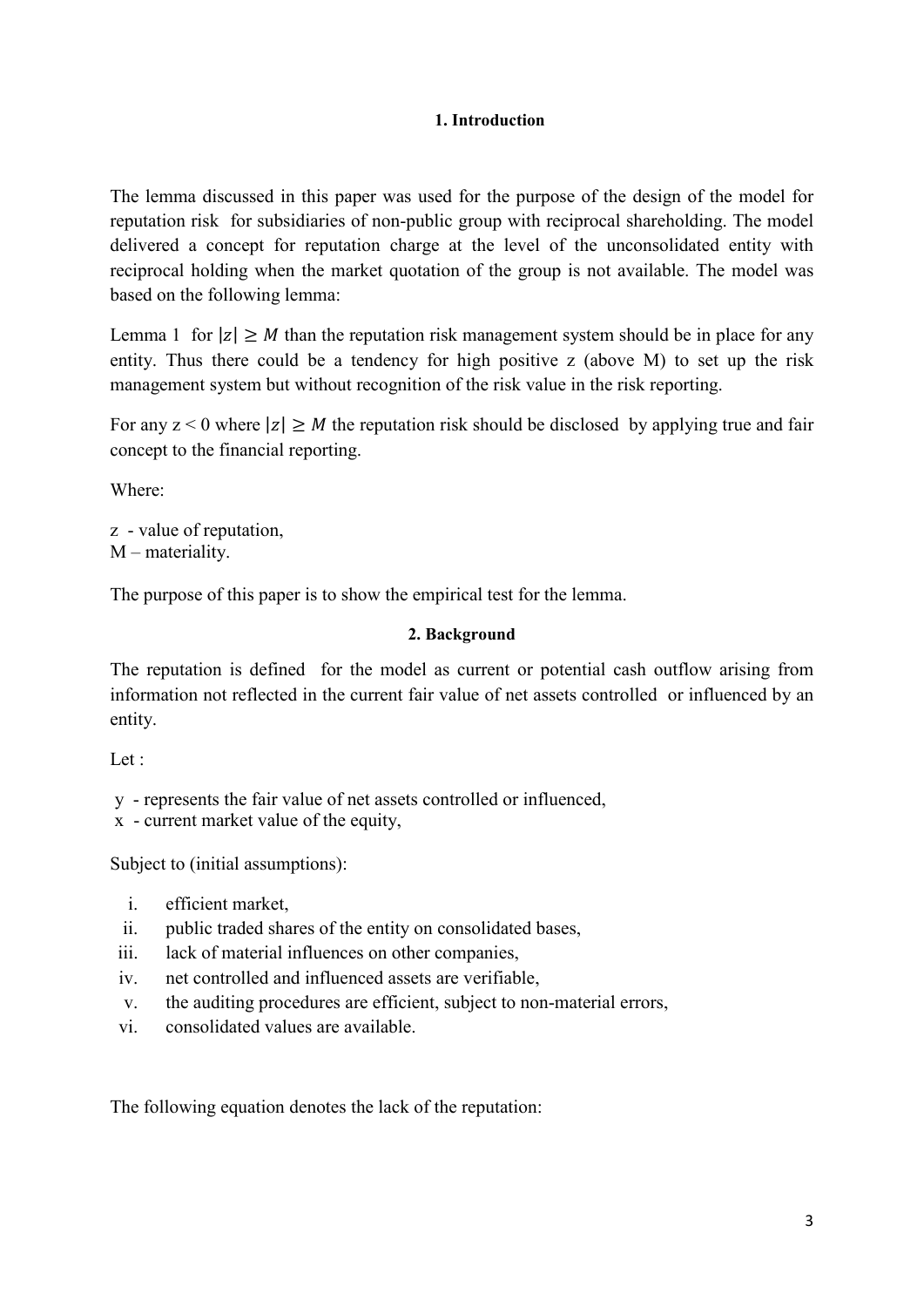$$
y = x
$$
  
x \varepsilon R; y \varepsilon R<sub>+</sub>

The equation represents the situation where the fair value of the net controlled and influenced assets is equal to the market value of the entity. Thus the value of reputation equals:

$$
z = x-y
$$
  

$$
z, x \in R; y \in R_{+}
$$

If  $z \neq 0$  than the reputation is recognized. In any  $z > 0$  the reputation assets are build up while for  $z \leq 0$  there is a fair market expectation that the entity assets include the expected cash outflow due to the reputation.

#### 3. Theoretical Considerations

The background of the model and its theoretical consideration has been provided by Staszkiewicz. For the verification of the lemma the general accounting materiality concept was applied.

There is no prescribed benchmarking for materiality. Blokdijk et al. indicate after Kinney and Guy et al. the existence of the heuristics "frequently suggest the planning materiality ranges from 5 percent to 10 percent of Net Income before Taxes (NIVT) or 0,5 percent to 1,5 percent of Total Assets or Revenues". Even if the specific benchmarks are not stable and depend on number of qualitative factors, for this research the heuristic approach was applied.

One of the part of the capital requirements is the economic capital assessment of the entities itself. In contrast to the supervisory rules, self assessment builds up the base for recognition of so called not measurable risks. Standards for capital requirement calculating tend to influence the pro-cyclicality, thus there is a need for either bank (brokers-dealers) supervisors for "dynamic provisioning" or "dynamic regulation" as indicated by Sławiński. The pro cyclicality is opening the space for alternative automatic stabilization tools search. An another approach could be applied by entities with dynamic allocation of capital to non-measurable risk as e.g. reputation risk.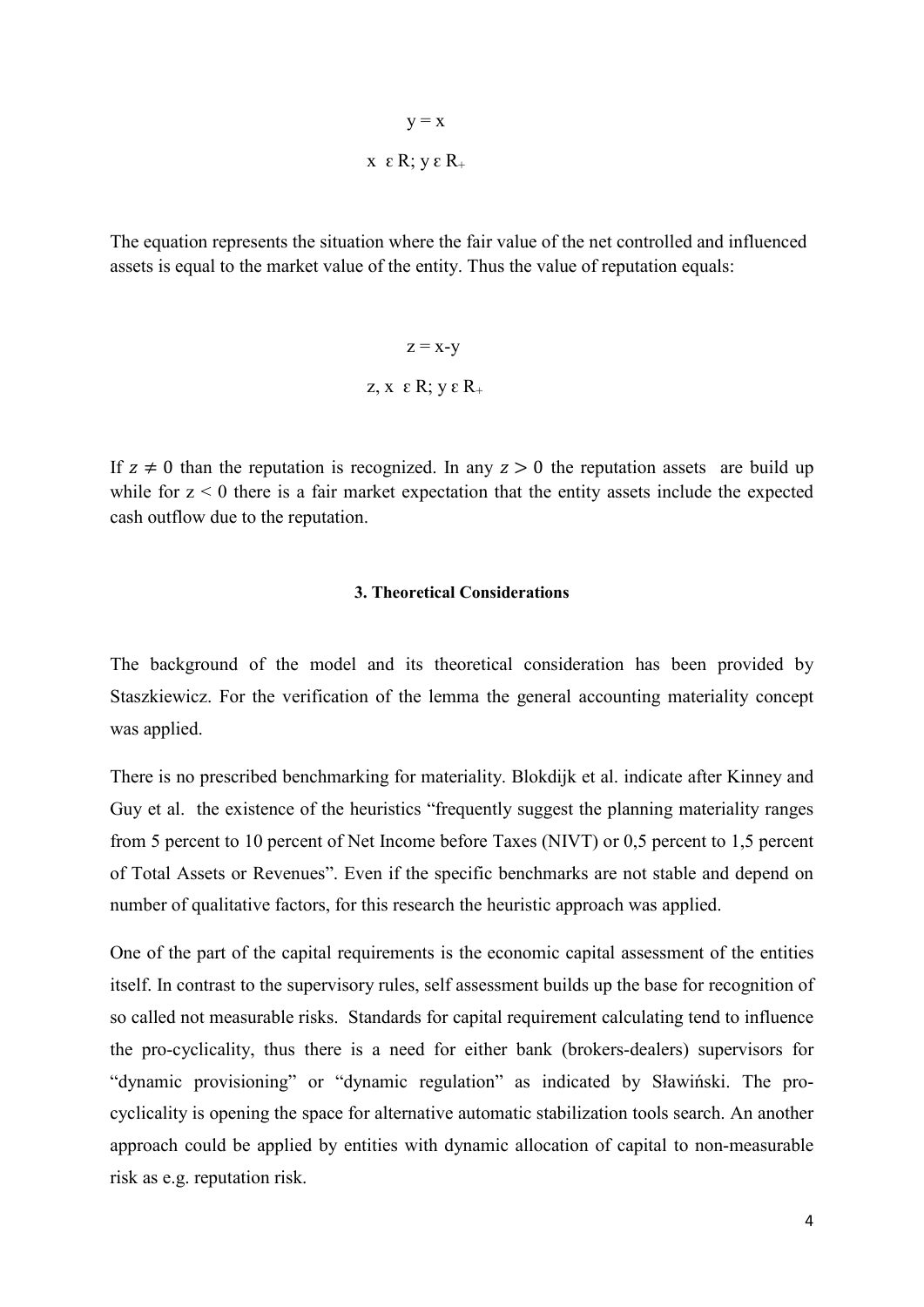For the purpose of reputation risk calculation the financial approach has been selected for the model. There exist other solutions presented in social reporting stream, such as marketing and mix approach derived from the brand name. Adamska and Dabrowski indicated that the term of reputation and risk need still a uniformed definition. Lajoie stated that measurement of the reputation risk is difficult itself "the risk appetite is nil: not expected losses are to be tolerated in this field". Bebbington et al. stated openly that "the identification of reputation risk is closely linked to attempts to manage such risks." thus there are strong interconnections between models and management strategies.

Simplified measurement of the reputation risk was already criticized - "narrow calculations" of cost benefits are insufficient for the management of reputation risks" - by Scott and Walsharn. Another observation was noted by Tadelis that "name trading and name changing seem to be a rule, rather than an exception". He indicated that the name was behaving itself as an asset.

Application of IAS 39 has built a bridge between historic and fair value accounting for financial instruments and a transmission channel for the fair value volatility. This was further investigated as the 2008 crisis occurred by other authors - Strampelli, Bischof, Barth et al. The consequence of fair value reporting on an effective market was among others that the balance sheet value of net assets should be equal to market value of equity<sup>2</sup>. Thus the net equity (including profit and loss), total liabilities and provisions would have to reflect in total the fair value of assets.

Beyond the above mentioned discussion, there is a formal request to verify the lemma, at least at a reasonable level in order to assess the above-mentioned reputation model itself.

# 4. Empirical model, data and procedures

Model: Lemma 1.

Data sources: stooq.pl, web pages of the companies on Polish broker-dealers market.

Cut of date:

 $\overline{a}$ 

- 31 December 2010 for financial statements and capital adequacy reports,
- for quotation the closest quoting date to 31 December 2010,
- in case of the beginning of the quotation after the 31 December 2010 the date of first quotation.

<sup>&</sup>lt;sup>2</sup> Subject to problem with fair value valuation of own generated liabilities.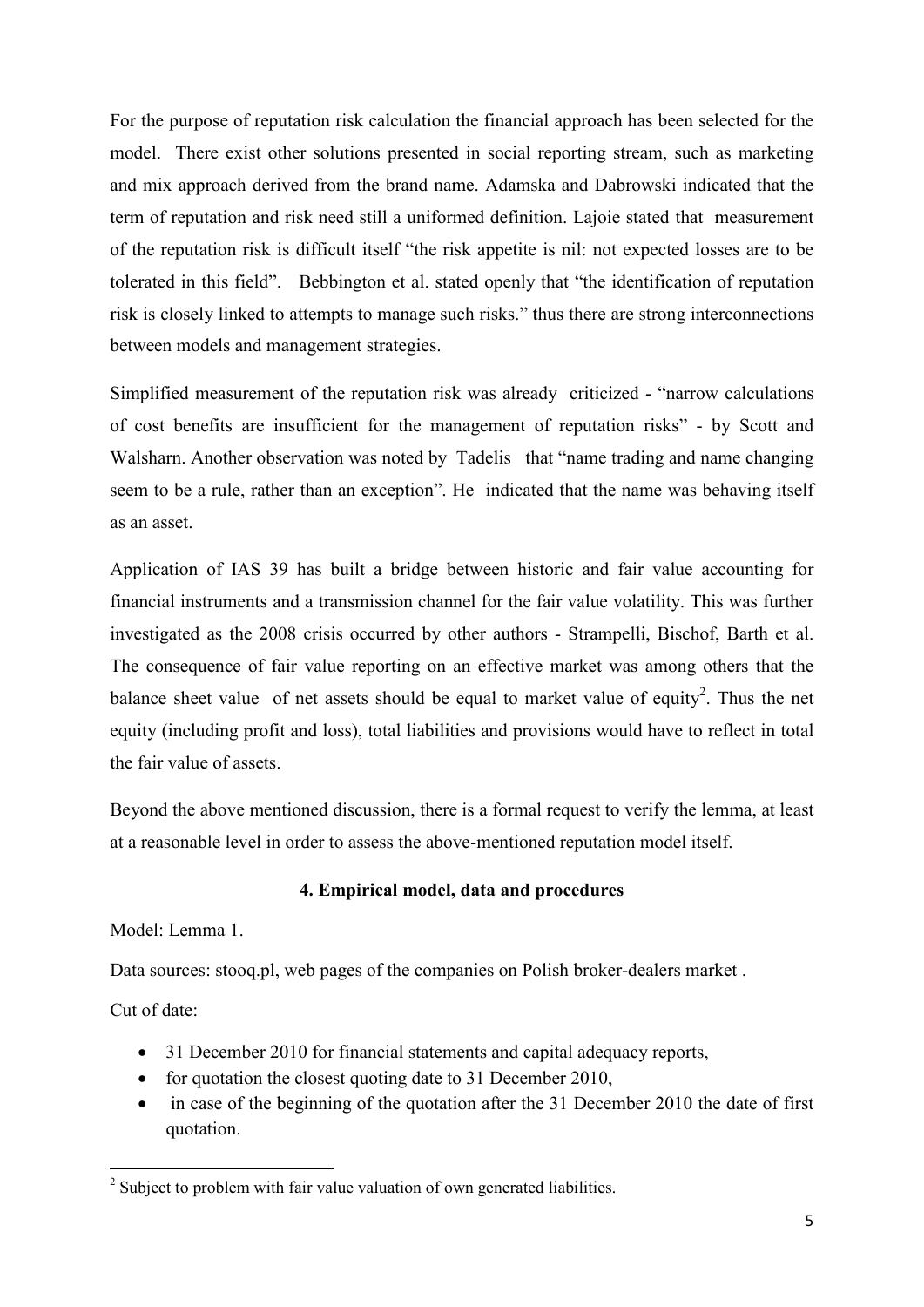For NWAI the 2011 capital adequacy report was used.

Scope of population: The Polish broker-dealers market was chosen for verification purposes. The broker-dealers which were domiciled in Poland as of the cutoff date were selected for the verification process. The dealer-brokers operating within the structure of the banks, foreign banks and branches (semi-brokers-dealers) were excluded, as those entities do not report separately the capital adequacy and financial statements. Another reason for the exclusion was that that semi-broker-dealers are integrated to risk management system of larger and more diversified organizations like banks or conglomerates. The entities being the members of a financial group or conglomerate, quoted on the main or alternative markets, but not quoted as individual entities were excluded due to allocation bias<sup>3</sup> risk.

The entire population of 50 entities was verified. Out of the population of the entities floated on the stock exchange (main or alternative market) –  $7-$  met the selection criteria mentioned above. Procedures:

- 1. Market selection broker-dealers market.
- 2. Gathering of data web and database search.
- 3. Selection of the target group conditional selection for lemma statement, directly quoted investment companies domiciled in Poland as at the current date reconciled back to the cut off, in case of short time series as at the first quotation date
- 4. Consideration of both financial statements based on IFRS and PL GAAP. In case of availability of both unconsolidated and consolidated financial statement, the consolidated were used to reconcile the entity market value.
- 5. Capital adequacy reports were based on the implementation of 48 and 49/2006 EU directives. In case of lack of reports as of the cutoff date the next closes report was selected.
- 6. If financial report of an entity was qualified, the entity was excluded from procedures and discussed separately.
- 7. Market values calculation: the closest available date to the cutoff date for market valuation (30 or 31 of December,  $2010)^4$  was taken into account.
- 8. For materiality calculation the two-fold procedure was applied. The maximum and minimum values of the scalar, derived from financial statements<sup>5</sup> of net equity, profit before taxation, total assets and revenues from core activities weighed with the materiality rated as 5%, 8%,0,1%,0,5% respectively. The inequality  $|z| \ge M$  was considered for maximum and minimum values of M.
- 9. The reputation risk management system was assessed as existed if in the capital adequacy disclosure report the reputation risk itself was named and addressed.

 $\overline{a}$ 

<sup>&</sup>lt;sup>3</sup> The fact of recognition of the reputation risk on the group consolidated level does not implies the recognition of the reputation on subsidiary level as well the consolidated fair value of markets on the group level is not necessary to be straight allocable to the subsidiary. Thus market value, disclosure of the capital adequacy on that level might be misleading.

<sup>&</sup>lt;sup>4</sup> Quotation historic data were retrieved from stooq.pl archive.

<sup>&</sup>lt;sup>5</sup> In case of GAAP differences the most adherent values was taken into account.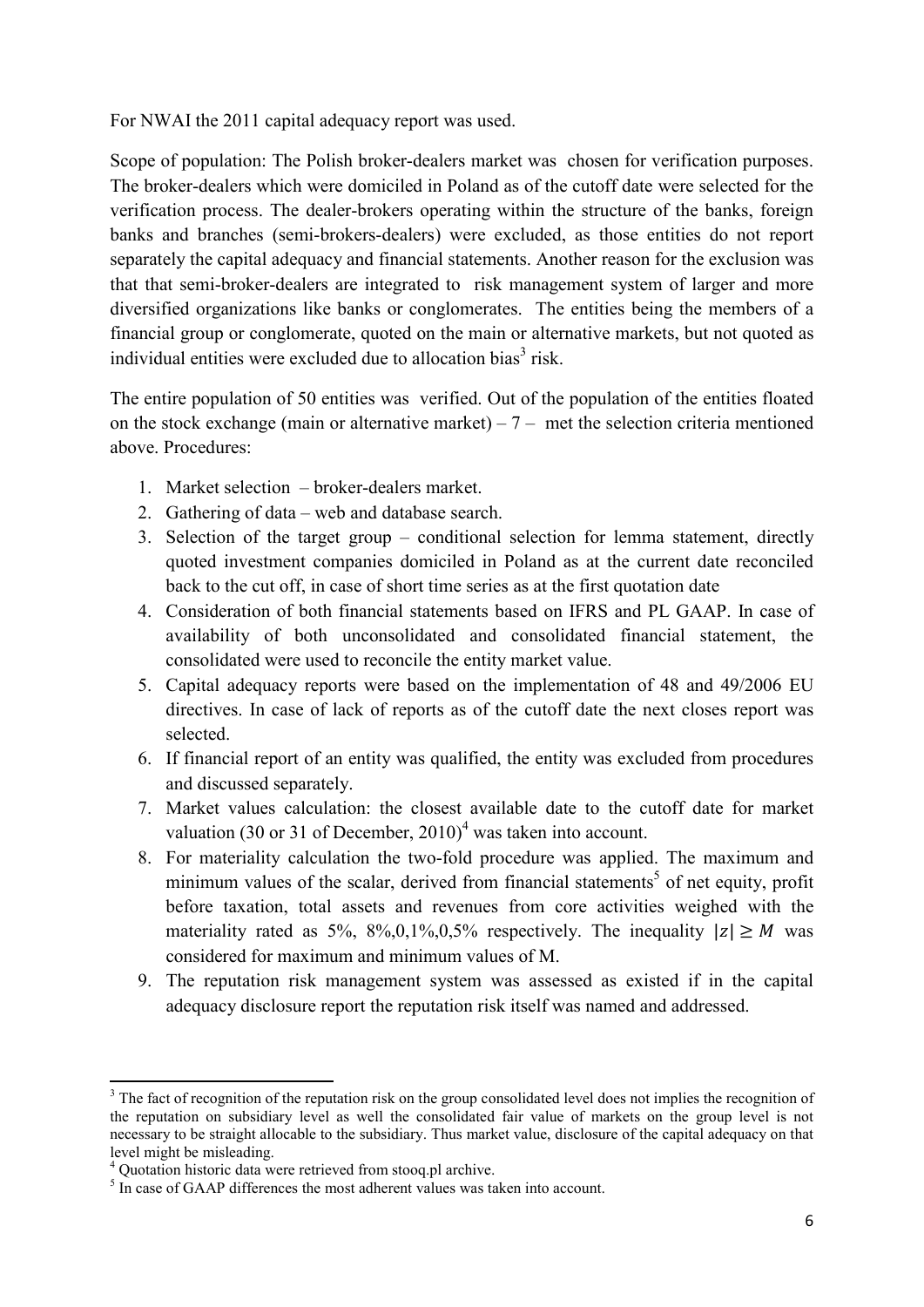10. The financial recognition of the system in the economic capital provision was considered as existing only if it was disclosed both on the level of financial statements and capital adequacy report.

## **5. Results**

The market consist of 50 broker-dealers entities out of them 7 is quoted directly on main or alternative market.

For 6 entities the *z* was positive, for one, IDM SA, negative.

For all of the selected entities the inequality  $|z| \geq M$  holds true irrespectively of the minimum or maximum value of M. Details of specific entities are shown in table 1 for z vales and table 2 for materiality.

Non of the seven considered entities had financial statements qualified by the auditor. In case of Copernicus securities an explanatory note was included in the auditor opinion.

In all entities, in case of high positive *z* (above M), the risk management system was reported in capital adequacy regime but not reported in financial statements regime. There were no information provided for the values of the reputation risk neither in capital reporting systems nor in financial statements. The details for entities are shown in table 3. The data sources are shown in table 4.

For NWAI the consolidated data were not available, therefore, the unconsolidated data were used instead. In case o Caspar AM, there was no direct disclosure of the reputation risk factor, but it was recognized as a part of the non-quantifiable risk. The disclosure was considered as part of risk management system for reputation risk.

For Caspar and NWAI the first quoting dates were used, 25 March 2011 and 18 January 2011 respectively. For Copernicus the 30 December 2010.

#### 6. Discussion

The lemma 1 has been proofed to hold true for the Polish broker-dealers market as of the cutoff date. The empirical proof, however, is not dynamic and limited to Polish domiciled broker-dealers. The actual size of the market quoted population is relatively small, therefore, the results are subject to errors. Lack of information of distribution of the all Baselregime entities does not allow to draw valid conclusion on other segments of the market and geographical territories.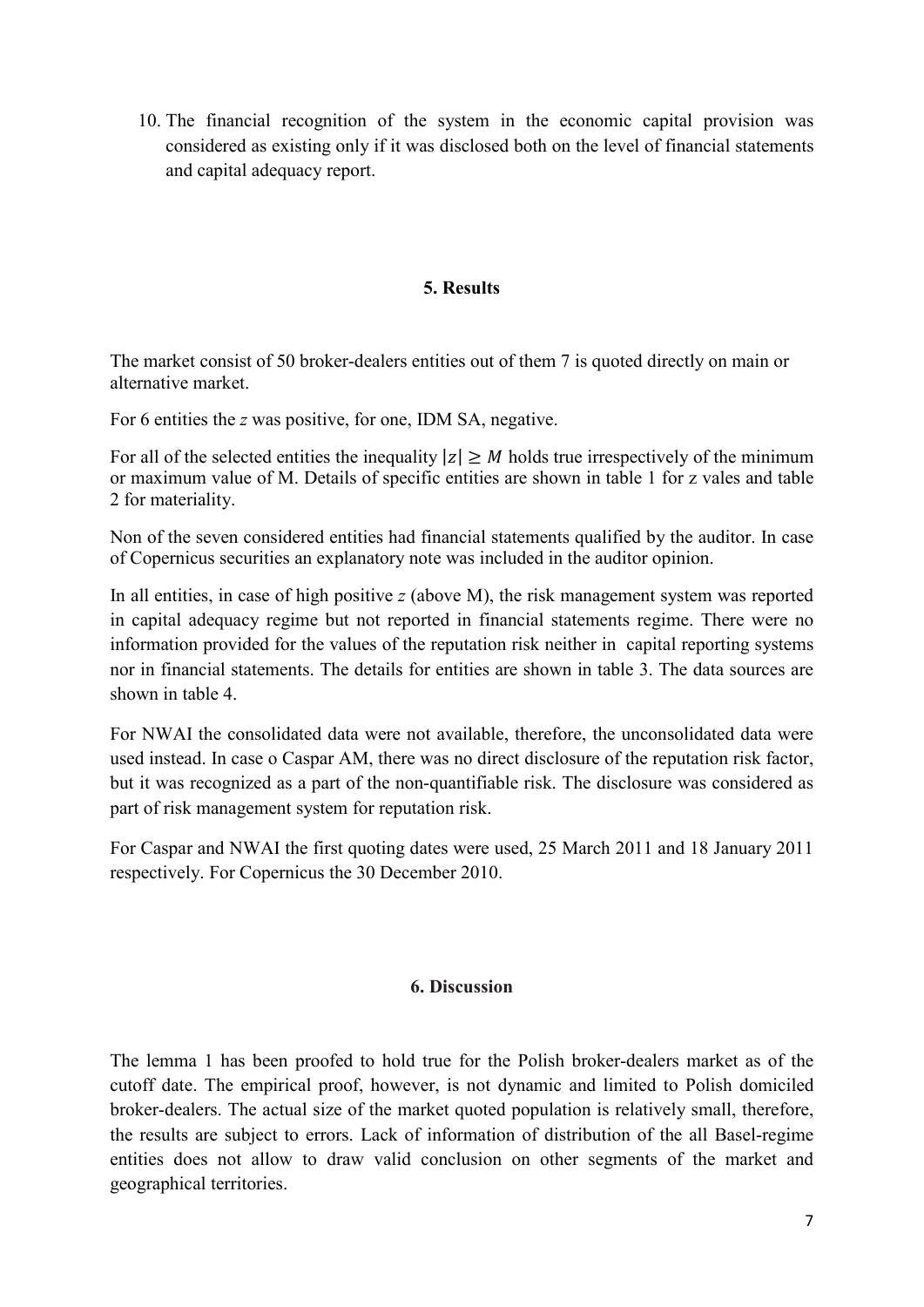For NWAI, the consolidated data were not available, therefore, the unconsolidated data were used instead. The test of materiality for NWAI yields 32382 to 155; z to M ratio being unlikely to change significantly by consolidation. The assumption taken for calculation of M mainly the financial statements aggregates fractions - is subject to judgmental selection. The materiality criteria are widely used in auditing practice, therefore, they are likely to represent the expected financial statement tolerable error.

In case o Caspar AM there was no direct disclosure of the reputation risk factor, but it was recognized as part of the non-quantifiable risk. The disclosure was considered as part of risk management system for reputation risk. The market value calculation is subject to the point of time error. A selection of average, mid spread, might yield different results. The actual results, however, indicate high tolerance for valuation errors. Selection of point data allows for structural comparison. The time lag of the cutoff date for market quoting for Caspar, NWAI and Copernicus was considered to be insignificant. This assumption was not verified.

Even if the reference market (both main and alternative) does not comply with the effective market postulates, as verified by Buczek, the lemma mechanism proofed to be operating.

## **7. Concluding comments**

The paper presented the approach for verification of lemma used for the model for reputation risk for subsidiaries of non-public group with reciprocal shareholding. The lemma seems to be verifiable for one period, however, its dynamics was not addressed. The lemma tends to be proofed for isolated sector of the broker-dealers domiciled in Poland. Even if the entire population has been examined the generalization of results is not likely due to specific nature of the broker-dealers market.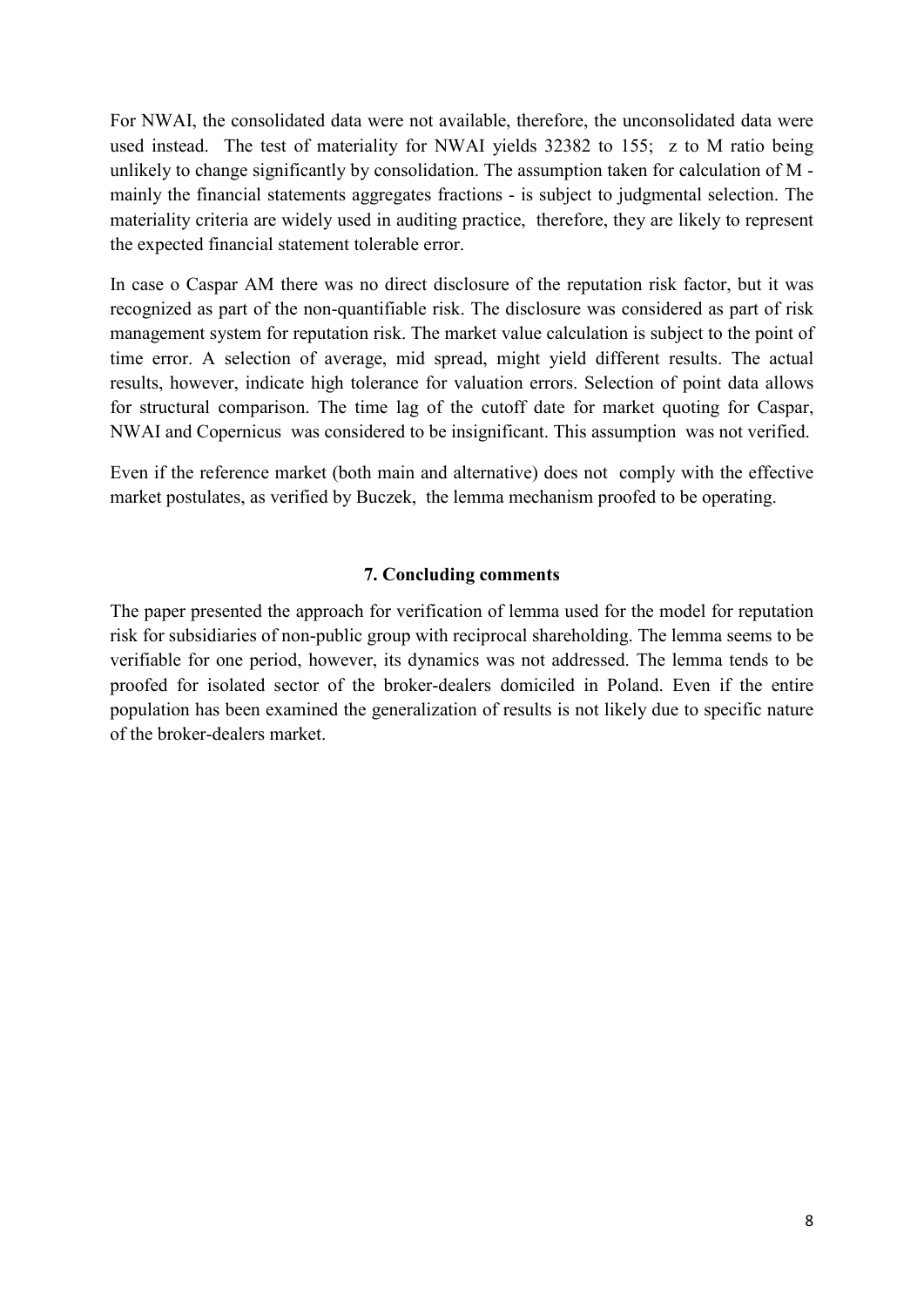#### **References**

Adamska, A., and T Dabrowski. "Ile warta jest marka?" *Monitor rachunkowości i finansów* 10, no. 33 (2001): 43-47.

Adamska, A., and T Dabrowski. "Zarządzanie ryzykiem reputacji w banku." *Finanse. Czasopismo Komitetu Nauk o Finansach PAN* 1, no. 2 (2010): 93-111.

Barth, Mary E, and Wayne R Landsman. "How Did Financial Reporting Contribute to the Financial Crisis?" *European Accounting Review* 19 (2010): 399-423.

Bebbington, J., C. Larrinaga, and J.M. Moneva. "Corporate Social Reporting and Reputation Risk Management." *Accounting, Auditing & Accountability Journal* 21, no. 3 (2008): 337 361.

Bischof, Jannis. "Relaxation of Fair Value Rules in Times of Crisis: An Analysis of Economic Benefits and Costs of the Amendment to Ias 39." *October* (2010).

Blokdijk, H., F. Drieenhuizen, D.A. Simunic, and M.T. Stein. "Factors Affecting Auditors' Assessments of Planning Materiality." *Auditing* 22, no. 2 (2003): 297-307.

Buczek, Sebastian B. "Efektywność informacyjna rynków akcji: teoria a rzeczywistość." (2005): 251.

Lajoie, Christian. "Ryzyko utraty reputacji – nowy wymiar ryzyka." *Rynek terminowy* 2  $(2004): 69-73.$ 

Scott, S.V., and G. Walsham. "Reconceptualizing and Managing Reputation Risk in the Knowledge Economy: Toward Reputable Action." *Organization Science* (2005): 308-322.

Slawinski, Andrzej. "Lessons from the Euro Zone Experiences for the Cee Entrants." *Argumenta Oeconomica* 24, no. 1 (2010): 49-64.

Staszkiewicz, Piotr;. "Model for Reputational Risk for Subsidiaries of Non-Public Group with Reciprocal Shareholding." (2012).

Strampelli, Giovanni. "The Ias/Ifrs after the Crisis: Limiting the Impact of Fair Value Accounting on Companies' Capital." *European Company & Financial Law Review* 8 (2011): p1-29.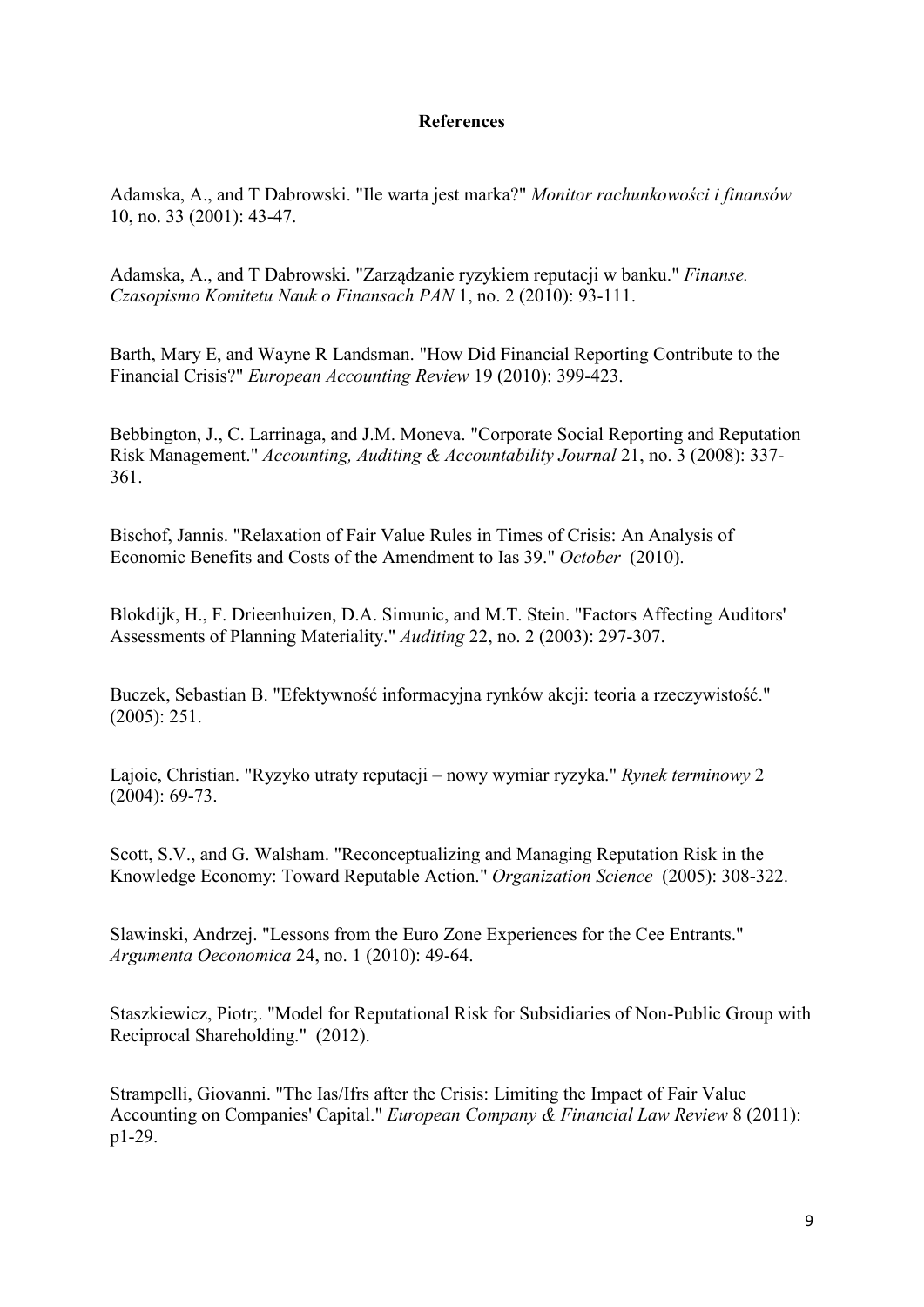Tadelis, Steven. "What's in a Name? Reputation as a Tradeable Asset." *The American Economic Review* 89, no. 3 (1999): 548-563.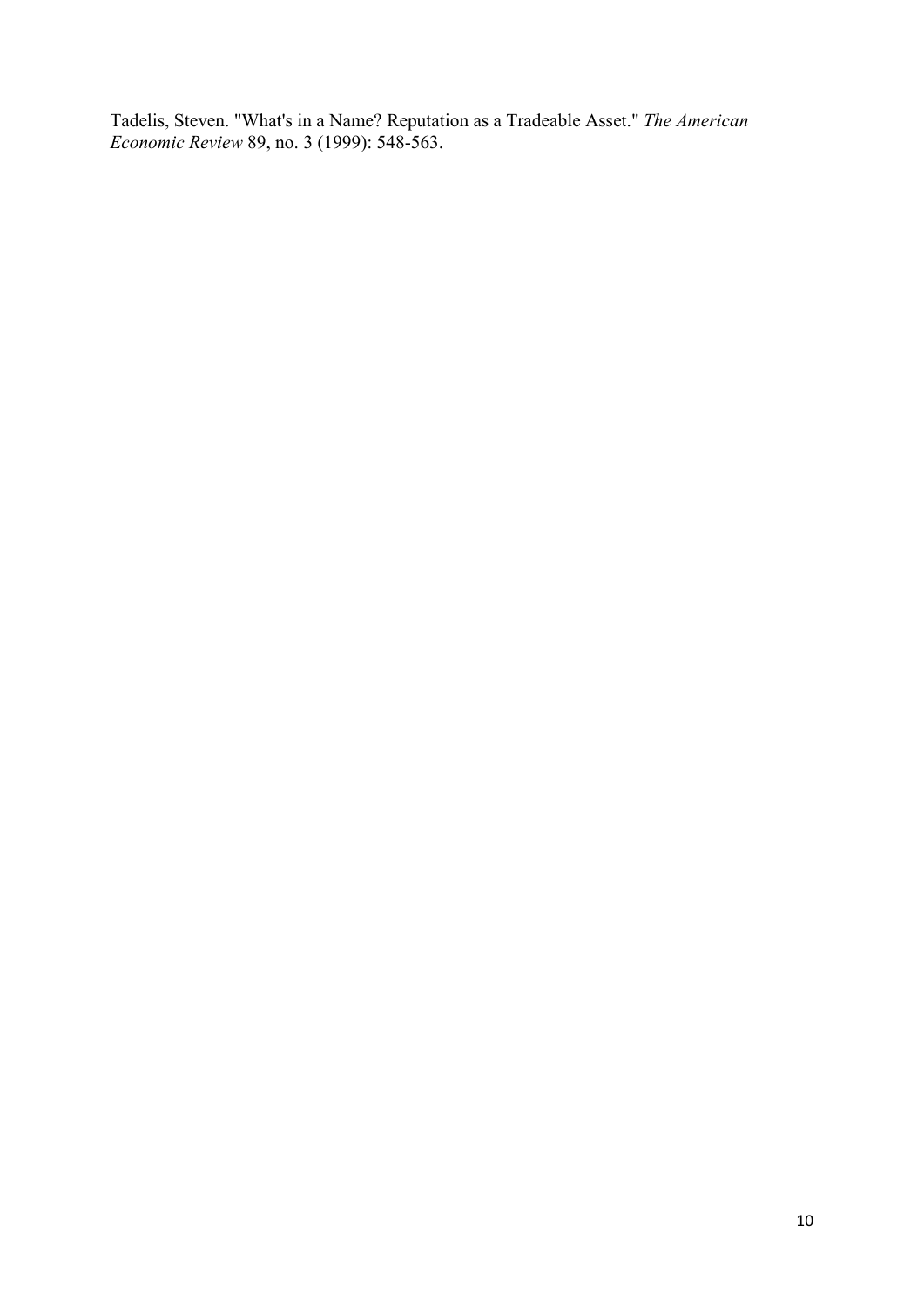# **Tables**

#### **Table 1**

|                        | As of 31 December 2010     |              |            |                |          |                |
|------------------------|----------------------------|--------------|------------|----------------|----------|----------------|
| 000 PLN<br>Entity name |                            | Market value | Net equity | Consolidated   | Z        | Positive       |
|                        |                            | X            | у          |                |          |                |
|                        | <b>IDM SA</b>              | 650 167      | 721 613    | <b>Yes</b>     | $-71446$ | N <sub>0</sub> |
|                        | 2 Ipopema securities SA    | 447 769      | 69 251     | <b>Yes</b>     | 378 518  | Yes            |
| $\mathcal{E}$          | TMS Brokers SA             | 220 598      | 24 801     | N <sub>0</sub> | 195 797  | Yes            |
| 4                      | WDM S.A.                   | 59 400       | 44 307     | Yes            | 15 093   | Yes            |
|                        | 5 Caspar AM SA             | 92 263       | 6 0 7 4    | N <sub>0</sub> | 86 189   | Yes            |
|                        | 6 Copernicus securities SA | 186 599      | 39 995     | <b>Yes</b>     | 146 604  | Yes            |
|                        | NWAI Dom Maklerski SA      | 35 1 79      | 2 7 9 5    | $No***$        | 32 383   | <b>Yes</b>     |

\*\*\* Availble only uncosolidated data

#### Table 2

|             | As of 31 December 2010     |                   |                |               |          |            |              |
|-------------|----------------------------|-------------------|----------------|---------------|----------|------------|--------------|
| 000 PLN     |                            | Materiality rates |                | 8%            | $0.50\%$ | $5\%$      | $0.10\%$     |
| Entity name |                            | Materiality       |                | Pretax profit | Revenue* | Net equity | Total assets |
|             |                            | Max               | min            |               |          |            |              |
|             | 1 IDM SA                   | 36 081            | 616            | 41 173        | 123 216  | 721 613    | 1 290 326    |
|             | 2 Ipopema securities SA    | 3 4 6 3           | 408            | 23 542        | 100 415  | 69 251     | 408 402      |
|             | 3 TMS Brokers SA           | 1694              | 84             | 21 181        | 16 742   | 24 801     | 133 061      |
|             | 4 WDM S.A.                 | 2 2 1 5           | 17             | 2 0 2 0       | 3434     | 44 307     | 62 617       |
|             | 5 Caspar AM SA             | 304               | 8              | 707           | 7 1 2 5  | 6 0 7 4    | 7.588        |
|             | 6 Copernicus securities SA | 2 0 0 0           | 71             | 6 1 2 3       | 24 08 6  | 39 995     | 71 127       |
|             | 7 NWAI Dom Maklerski SA    | 155               | $\overline{4}$ | 1941          | 4 5 5 3  | 2 7 9 5    | 3 708        |

\*From basic operation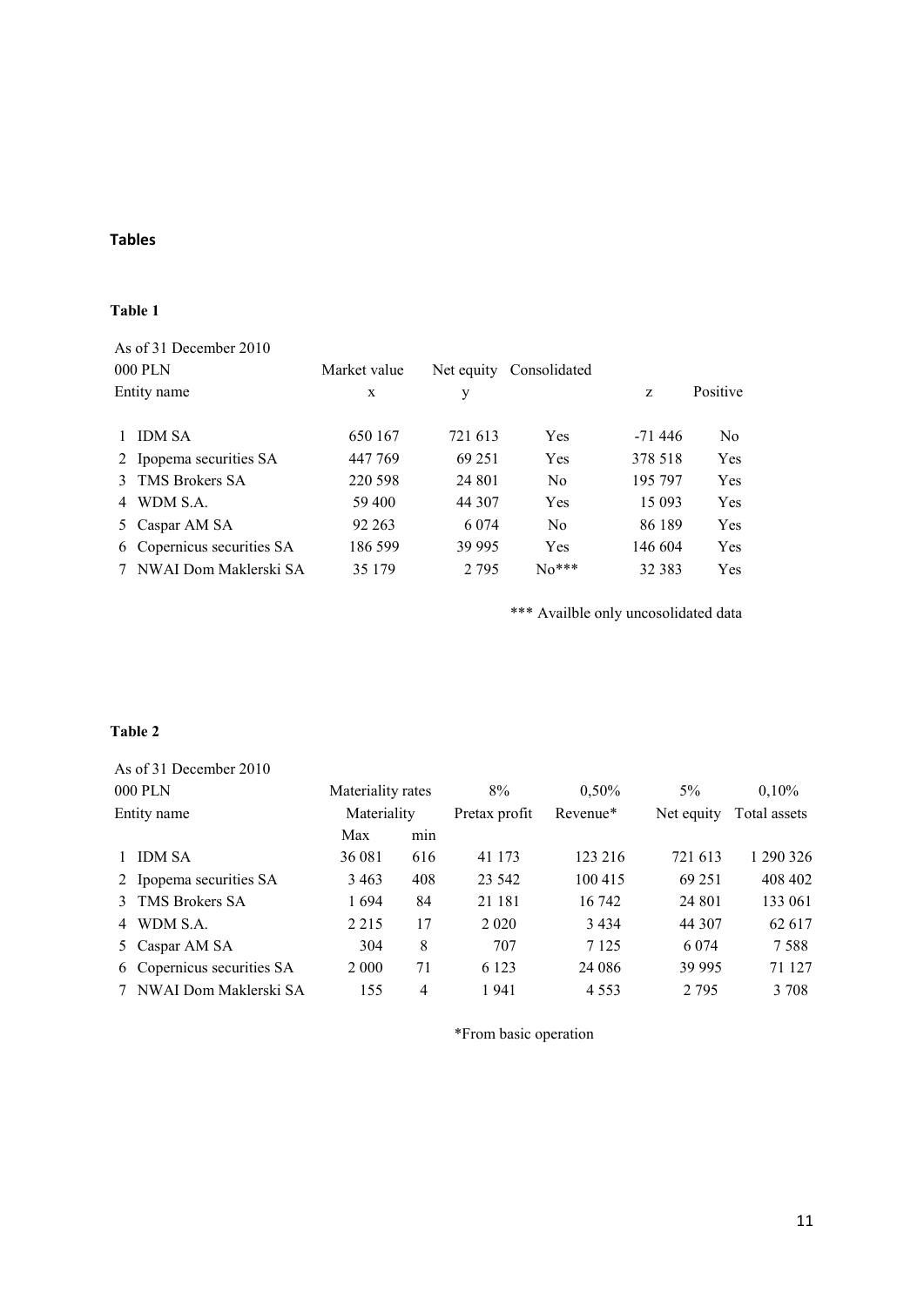# **Table 3**

| As of 31 December 2010 |                          | Reputation risk disclosure |                        |                |
|------------------------|--------------------------|----------------------------|------------------------|----------------|
|                        |                          | Financial<br>statements    | Adequacy<br>disclosure | Risk value     |
| Enity name             |                          | Yes/No<br>Yes/No           |                        | Yes/No         |
|                        |                          |                            |                        |                |
|                        | <b>IDM SA</b>            | Yes                        | Yes                    | No             |
|                        | 2 Ipopema securities SA  | N <sub>0</sub>             | <b>Yes</b>             | No             |
| 3                      | TMS Brokers SA           | N <sub>0</sub>             | Yes                    | N <sub>0</sub> |
| 4                      | WDM S.A.                 | N <sub>0</sub>             | Yes                    | N <sub>0</sub> |
| 5                      | Caspar AM SA             | N <sub>0</sub>             | $Yes**$                | No             |
| 6                      | Copernicus securities SA | No.                        | Yes                    | N <sub>0</sub> |
|                        | NWAI Dom Maklerski SA    | N <sub>0</sub>             | Yes                    | No             |

\*\* As a part of hard quntifiable (non measurable) risks

#### Table 4

|                          | Source of data                                                                                          |  |  |  |
|--------------------------|---------------------------------------------------------------------------------------------------------|--|--|--|
| <b>IDM SA</b>            | http://www.idmsa.pl/type,2.date,2005.raporty-okresowe.html                                              |  |  |  |
|                          | http://www.ipopemasecurities.pl/articles.php?miId=117⟨=pl                                               |  |  |  |
| <b>TMS Brokers SA</b>    | http://www.tms.pl/relacje-inwestorskie/raporty-okresowe.html                                            |  |  |  |
|                          | http://wdmsa.pl/34,relacje-inwestorskie/adekwatnosc-kapitalowa.html                                     |  |  |  |
| Caspar AM SA             | http://www.casparam.pl/                                                                                 |  |  |  |
| Copernicus securities SA | http://www.copernicus.pl/node/196/page/4/pl/                                                            |  |  |  |
| NWAI Dom Maklerski SA    | http://www.nwai.pl                                                                                      |  |  |  |
|                          | As of 31 December 2010<br>000 PLN<br>Enity name<br>2 Ipopema securities SA<br>3<br>4 WDM S.A.<br>5<br>6 |  |  |  |

# **Table 5**

| Entity                   | Data       | Closing | No of shares | Market value |
|--------------------------|------------|---------|--------------|--------------|
| <b>IDM SA</b>            | 2010-12-31 | 2,98    | 218 176 856  | 650 167 031  |
| Ipopema securities SA    | 2010-12-31 | 15,05   | 29 752 122   | 447 769 436  |
| TMS Brokers SA           | 2011-01-18 | 62,67   | 3 520 000    | 220 598 400  |
| WDM S.A.                 | 2010-12-31 | 0,72    | 82 500 000   | 59 400 000   |
| Caspar AM SA             | 2011-12-08 | 50,1    | 1 841 577    | 92 263 008   |
| Copernicus securities SA | 2010-12-30 | 161,55  | 1 1 5 0 5 6  | 186 599 297  |
| NWAI Dom Maklerski SA    | 2011-03-25 | 19      | 1 851 500    | 35 178 500   |